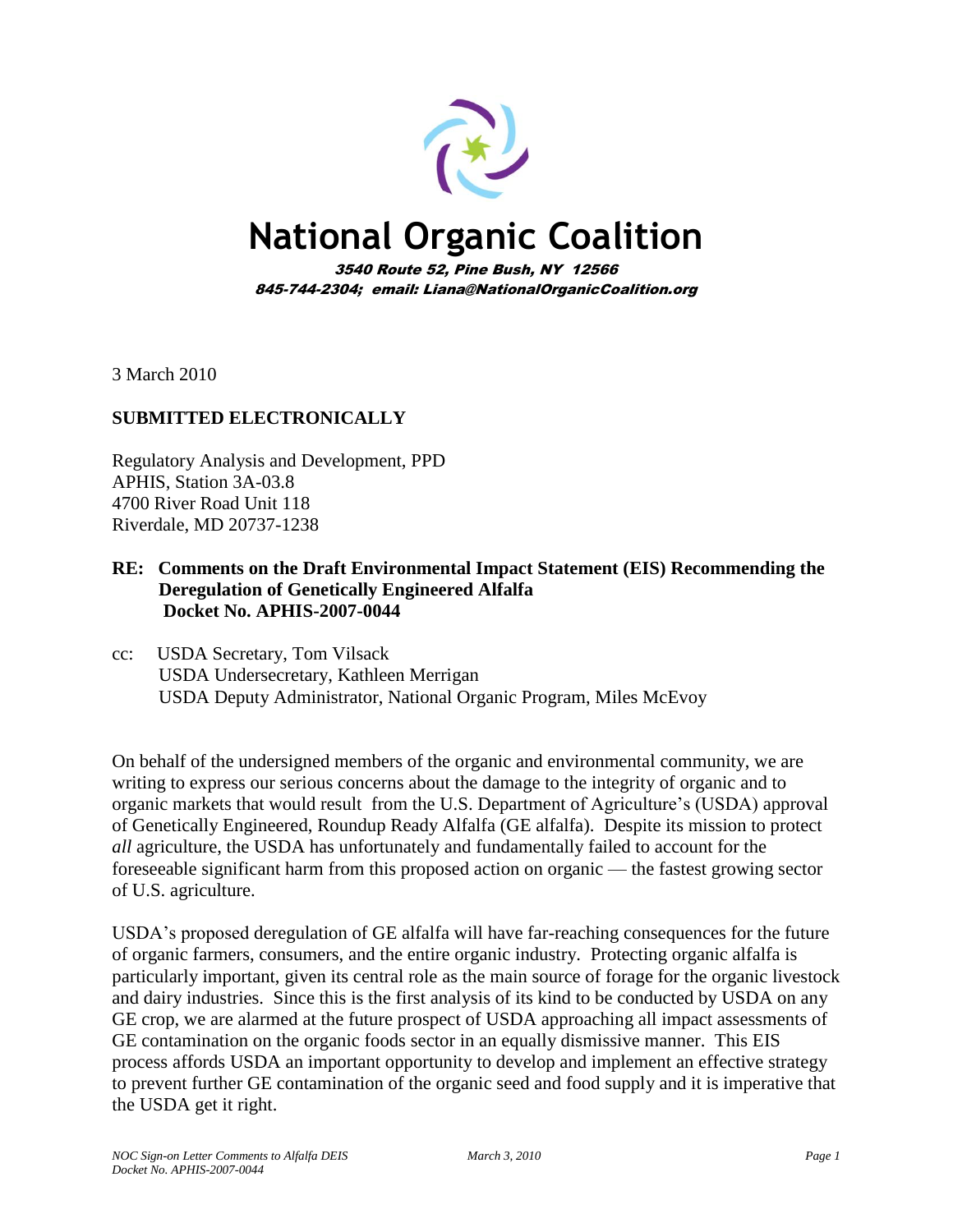Another troubling aspect of the draft EIS is the USDA's complete failure to acknowledge the need for companies responsible for GE contamination to be held liable for their actions and for mandatory enforcement actions to be taken against liable parties. This indefensible position is absolutely unacceptable, and so is the stated assumption that liability for GE contamination should be borne solely by organic and non-GE conventional farmers. In short, it puts the future viability of the entire organic industry at risk.

We, the representatives of environmental, sustainable agriculture, farmer, consumer, food safety, and seed organizations as well as major organic food producing and retail companies, are writing to explain how USDA's proposed deregulation of GE alfalfa will significantly harm our industry, our markets, and undermine consumer confidence in the USDA certified organic label. Based upon our critical assessment of the draft EIS, we urge you to: 1) deny the commercial approval of GE alfalfa because no evidence exists that this novel technology can be contained or that USDA can protect farmers and markets from contamination and, 2) correct the egregious errors and faulty assumptions that underpin your analysis of the impact of GE contamination on organic and non-GE crops and markets for any future GE permit requests.

#### **Organic Consumers Do Not Want And Will Reject GE Contaminated Food**

USDA claims that there is no evidence that consumers care about contamination of organic alfalfa and foods derived from Monsanto's GE alfalfa. We know better. The prohibition of genetic engineering is a fundamental tenet of the Organic Standard. In fact, USDA's failure to exclude GE crops from the first version of the Organic Rule was one of the main reasons why 275,000 people submitted comments to USDA in 1997 — at the time, the largest outpouring of public participation in the history of U.S. administrative procedure. Consumers *care deeply* about organic integrity and GE agriculture is fundamentally at odds with organic. Consumers have established an implied zero tolerance for GE material in organic products, and this is reinforced by polling data showing that consumers buy organic food to avoid GE ingredients. A public opinion poll of organic consumers has shown that more than 75% of consumers believe that they are purchasing products without GE ingredients when they buy organic.<sup>1</sup> Another poll of "Consumer Attitudes and Behavior, Five Years Later & Into the Future," found that one of the top five reasons people buy organic is to avoid genetically modified products.<sup>2</sup> The organic industry risks losing its credibility and markets if the USDA allows GE material to make its way into organic products.

In the DEIS, USDA also claims that consumers will not reject GE contamination of organic alfalfa if the contamination is unintentional or if the GE material is not transmitted to the end milk or meat product. Again, we strongly disagree. The Organic Standard requires that livestock feed fed to animals to produce meat, milk, eggs, and other animal products must be 100 percent organic. Protecting organic alfalfa, the main source of feed for the organic meat and dairy industry, is crucial to the health and survival of this important sector of U.S. agriculture. In a declaration to the U.S. District Court on the economic impacts of GE alfalfa, a dairy farmer disclosed that if his alfalfa forage were contaminated with RR genes, he would not be able to obtain organic or non-GE certification. Because he owns an organic dairy and food business,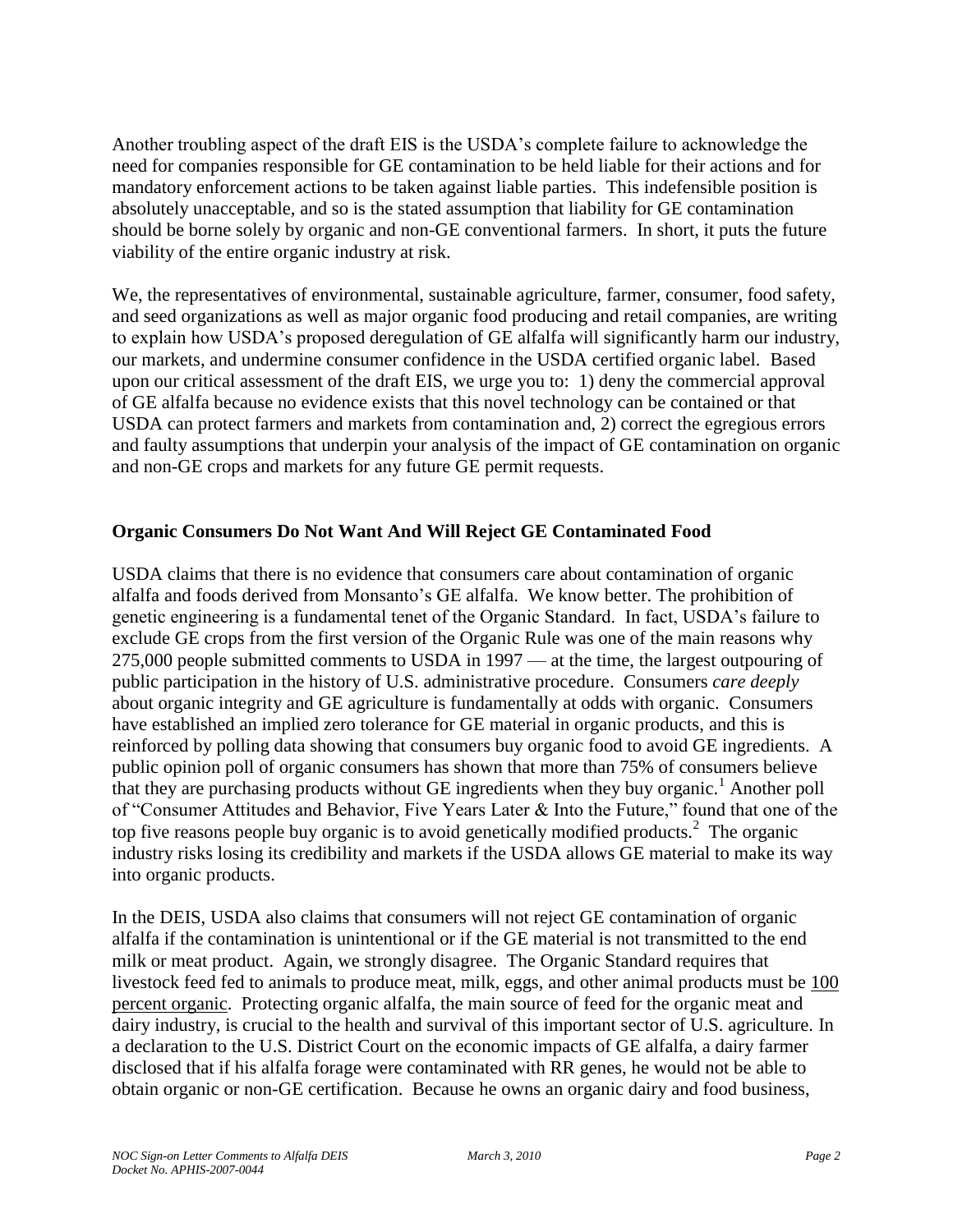and because he is enrolled in a non-GE labeling and verification program, GE contamination would have a devastating impact on his business.<sup>3</sup>

In the legal ruling that required USDA to draft an EIS, the Court found that to "farmers and consumers organic means not genetically engineered, even if the farmer did not intend for his [or her] crop to be so engineered." As the Court aptly concluded, whether or not the end product is impacted is not the issue. Farmers' fundamental right to sow the crop of their choice is eliminated when a crop becomes contaminated with transgenes and so is the public's ability to support organic farming, feed, and food production with their purchasing dollars. These are both interrelated and major concerns to the organic sector. Public trust in the integrity of the organic label is essential for the continued vitality of the organic foods industry and we have no doubt that consumers will reject GE contamination of organic food *no matter how or why it occurs and at all stages* of organic food production.

## **USDA's Analysis Is Fundamentally Flawed**

Although USDA says it supports "coexistence" of all types of agriculture, USDA does not account for or adequately assess the direct and indirect impacts of GE contamination on either domestic<sup>4</sup> or export<sup>5</sup> food markets. The Agency's draft EIS fails to even consider any future scenarios that would include regulatory and/or statutory protections from GE contamination for organic and conventional farmers and exporters, leaving the organic industry and consumers of organic foods with no protections from GE contamination whatsoever.

Research has shown that transgenes cannot be recalled once released into the environment.<sup>6</sup> Acknowledgement of this simple yet important fact has been omitted from USDA's draft EIS and so has an assessment of what measures, if any, can be taken to fully protect organic and conventional agriculture from contamination, market losses, and a farmer's right to sow the crop of their choice, provided that it does not impinge upon the rights of others.

# **Harm To Small And/Or Organic Farmers And Businesses Is Significant**

USDA concludes that GE alfalfa will cause production to shift to larger farms (that can afford built-in isolation distances) and to conventional growers who are not threatened by GE contamination, but it erroneously concludes that these economic shifts are not significant. This is simply not the case. For example, CROPP Cooperative is comprised of 1,404 organic farmers located in 36 states, 1,084 of which are organic dairies and 220 of which are organic meat or pork producers. They market nationally and internationally under the brand names Organic Valley and Organic Prairie. With annual sales of \$523 million, they are the number one selling organic brand in the Natural Food Retail Channel. In a court declaration on the economic impacts of GE alfalfa, Organic Valley's CEO, George Siemon states: "If Roundup Ready alfalfa is permitted to be sold commercially, and this causes contamination of certified organic alfalfa stands, or seed stock, this will devastate the organic farmers who market their milk through CROPP Cooperative.<sup>7</sup><sup>2</sup> The same situation holds true for all other organic dairies and meat producers across the country.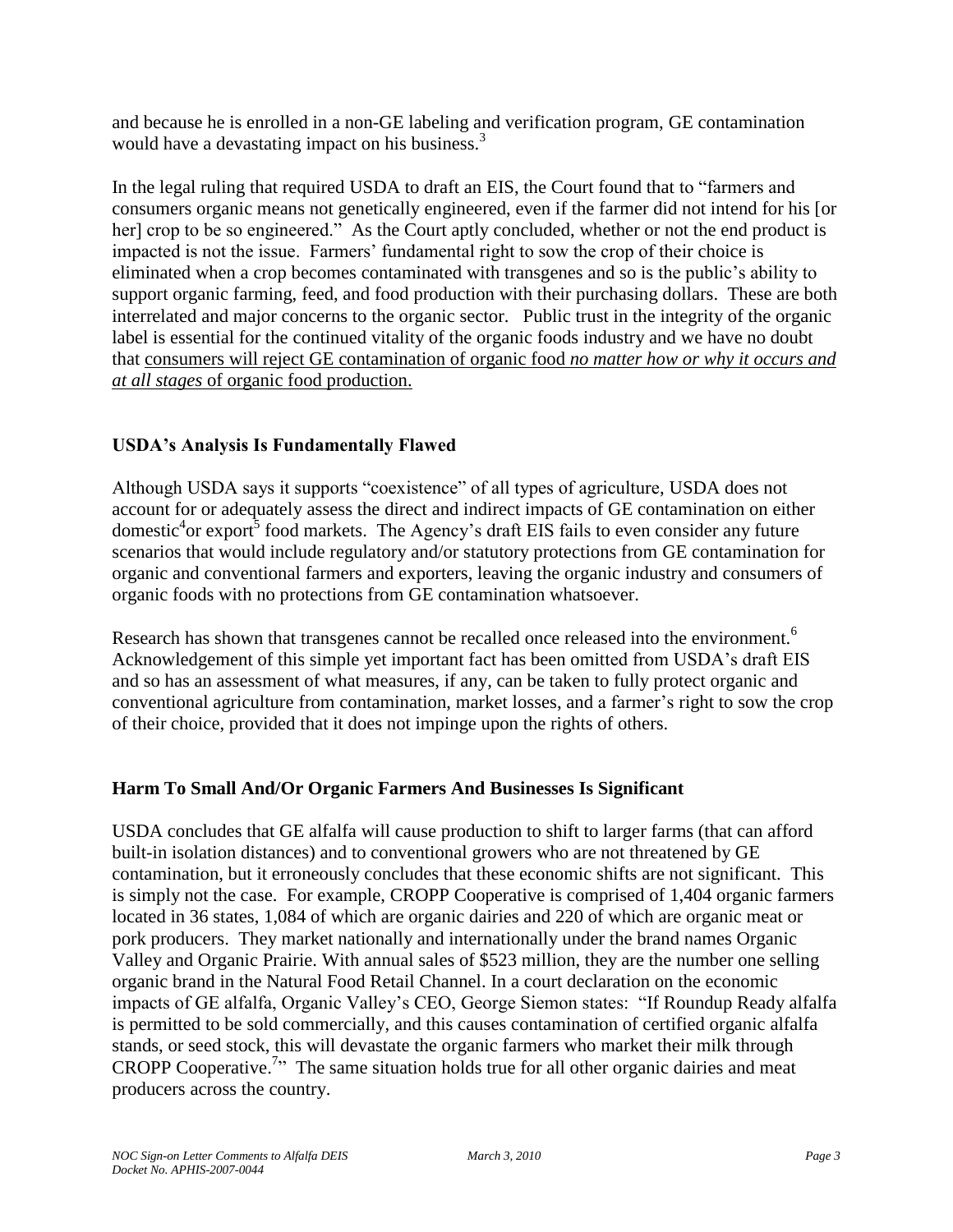Small and family farms are the backbone and future of American agriculture and they must be protected from being pushed out of business by GE agriculture. In many communities, they provide the freshest food available to local residents. Such farms also serve as the gateway for new generations of farmers to grow our nation's food and they offer opportunities for young people to remain in rural communities, actively contributing to local economies and the cultural fabric of rural America. Moreover, small and family organic farms provide multiple benefits to the communities in which they are located including: healthy food, healthy work environment, economic opportunities for existing and emerging local businesses, and a farming system that improves the quality of the environment for present and future generations.

#### **Monsanto Does Not Protect Farmers From Contamination**

USDA claims that "best practice" requirements contained in Monsanto's seed contracts are sufficient to prevent GE contamination and the EIS asserts that there is no evidence to the contrary. This is simply not true. The Agency itself acknowledges that GE contamination may occur and it includes studies that show how honey bees can cross-pollinate at distances over 6 miles. Alkali bees cross-pollinate at  $4-5$  miles.<sup>8</sup> All of those distances are much further than those included in Monsanto's "best practices."

In cases where GE crops were approved in the past, contamination of organic and conventional seeds and crops has been widespread and this has been documented around the world.<sup>9</sup> A recent study of GE contamination described 39 cases of contamination in 2007 alone, and more than 200 within the last decade.<sup>10</sup> Harm incurred by organic farmers and food companies from GE contamination include: lost markets, lost sales, lower prices, negative publicity, withdrawal of organic certification, expensive testing and prevention measures, and product recalls, among other things.<sup>11</sup> In at least one case —canola — pervasive GE contamination eliminated an entire organic sector in Canada. According to an article in the journal *Nature Biotechnology*: "[T]he introduction of GE herbicide-tolerant canola in Western Canada destroyed the growing, albeit limited, market for organic canola." $^{12}$ 

In another instance, the alfalfa seed fields of Dairyland Seed Company, Inc., a major alfalfa seed producer, were contaminated at eleven out of sixteen sites at distances up to 1.5 miles. This contamination occurred despite the required 900 foot isolation distance. The seed fields of Cal/West Seeds, a farmer (seed grower) owned cooperative and major alfalfa seed exporter, were contaminated in a California foundation seed field and in a Wyoming seed field.<sup>13</sup>

The extent to which conventional and organic seed has been contaminated by GE material is unknown because it has not been comprehensively examined. Even so, studies indicate that GE contaminated conventional seeds, which at times are used by organic producers (i.e., corn, soybeans, canola) are pervasively contaminated with GE material. A 2008 US Government Accountability Office (GAO) Report documents six events of GE crops contaminating the food and feed supply: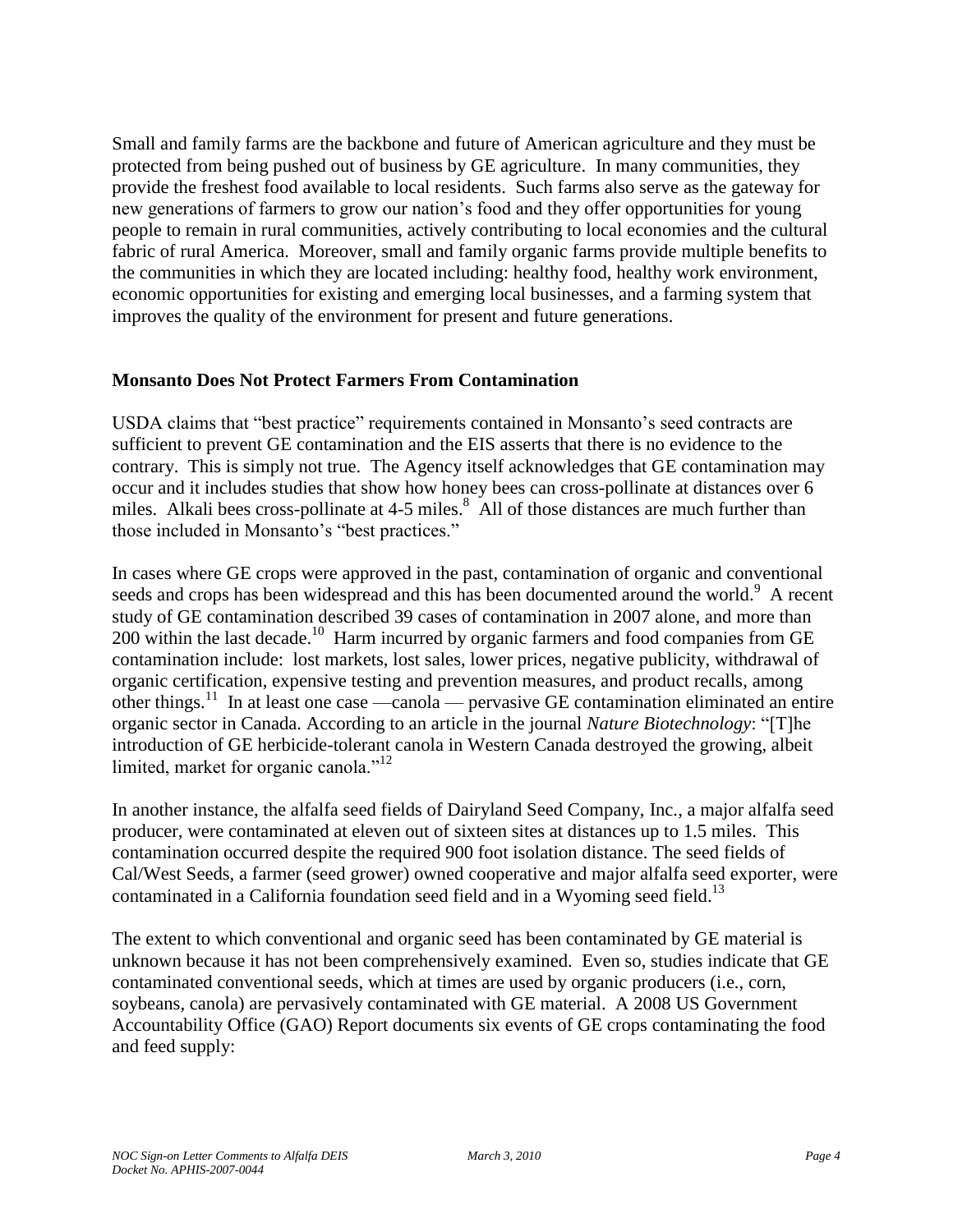- \* 2000 StarLink Corn incident, causing \$26 to \$288 million in economic damages;
- \* 2002 Prodigene Corn incident where a GE corn designed to create a pig vaccine protein contaminated non-GE corn;
- \* 2004 Syngenta Bt Corn never approved for commercial use was illegally sold for several years and planted on 37,000 acres;
- \* 2006 Event 32 Corn incident where 72,000 acres were planted with an unapproved GE pesticidal corn; and
- \* 2006 Liberty Link Rice 601 and 604 episodes where unapproved GE rice contaminated export rice stocks.

These contamination events are not isolated incidents as many biotechnology proponents argue. Instead, as the GAO explains, "the ease with which genetic material from crops can be spread makes future releases likely, $\frac{1}{14}$  contaminating the seed supply and supplanting all forms of non-GE agriculture.

## **USDA Claims To Support "Coexistence," But Places Entire Burden on Organic Farmers**

USDA does not provide adequate protections from GE seed contamination. Therefore, approving GE alfalfa based on the DEIS would set a dangerous precedent that would undermine the integrity of the organic seed supply for all crops for which there are GE counterparts. Moreover, the entire burden for protecting the integrity of organic products rests on the shoulders of organic and non-GE farmers whose practices not only have been the mainstay of U.S. agriculture but also have successfully fed our nation and contributed to the global food supply for centuries. Since the current regulatory framework for GE crops fails to prevent contamination or to duly assign liability to technology owners, and since it does not require segregation of GE and non-GE crops it, by default, puts our entire food system at the mercy of this new and experimental GE technology. Thus, contrary to USDA claims of supporting "coexistence," the EIS allows GE to trump rather than to "co-exist" with proven agricultural technologies that continue to feed the world.

USDA argues that non-GE farmers simply need to change their planting and harvesting practices to "avoid simultaneous flowering" with the GE alfalfa planted in a neighbor's field. This is an unreasonable expectation, particularly since it allows and supports the supplanting of existing agricultural technologies with the novel GE technology. Farmers plant their crops to best take advantage of local conditions and, therefore, forcing non-GE farmers to alter their planting and management practices in response to nearby GE alfalfa is an unreasonable expectation and that is likely to cause undue economic hardship. Furthermore, because alfalfa is a perennial crop that is typically replanted only every 3 to 5 years, neighbors may plant GE alfalfa in years following the planting of nearby non-GE alfalfa, removing the viability of planning to prevent GE contamination for organic and other non-GE farmers.

The DEIS puts the burden on existing non-GE and organic farmers to "disallow or remove" commercial beekeepers' hives" anywhere near their alfalfa field.<sup>15</sup> This is an unreasonable expectation, particularly since the burden for preventing contamination should rest with the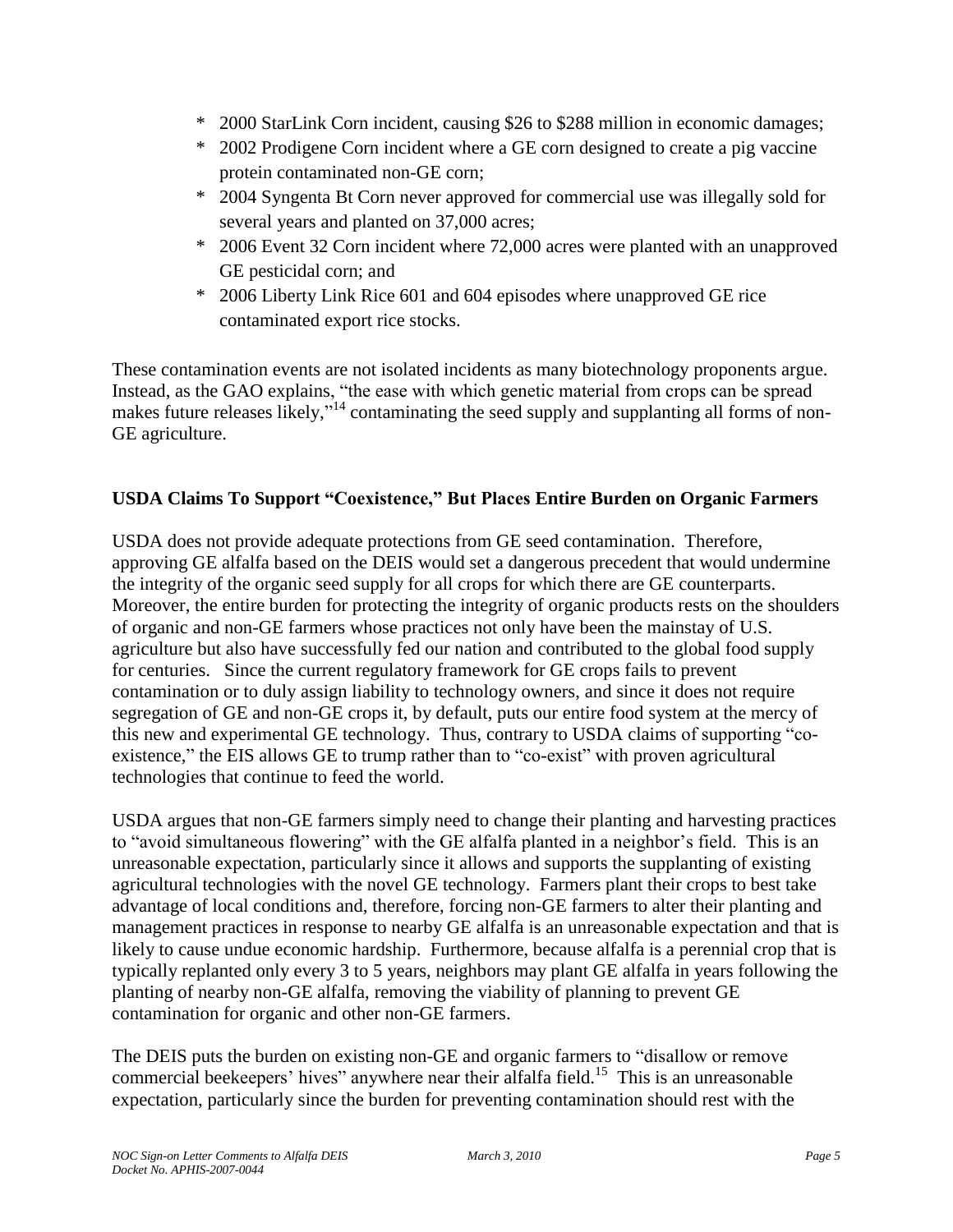growers and owners of this novel GE variety, and not with those who have been planting conventional and organic varieties for centuries. USDA has completely ignored farmers' desire – and right – to grow GE-free seed and raise GE-free agricultural products. This proposed, required practice also does not account for the pollination from native bee species or feral honey bees, which may be responsible for considerable GE contamination.

USDA dismisses the potential for GE alfalfa to cross-pollinate with feral alfalfa or for GE alfalfa volunteers to escape and establish feral populations.<sup>16</sup> In both cases, this feral GE alfalfa can serve as a bridge for transferring the RR trait back to conventional or organic alfalfa years later. The agency states that if such feral RR alfalfa does arise, it can be controlled with nonglyphosate herbicide, a tool that is unlikely to be available to organic farmers whose desire and ability to use herbicides is strictly limited in the Organic Rule. This USDA recommendation also ignores the common existence of feral alfalfa on sites outside the control of farmers — such as roadsides — where it is unclear that such actions would be taken and who would be responsible.

If GE alfalfa is approved, the burden of protecting organic seeds would rest with the organic seed producer, according to the DEIS. There is no mandatory regulation, inspection or enforcement of Monsanto's so called "best practices" for growers and patent holders of GE alfalfa seeds. USDA dismisses any cause for concern about GE seed contamination<sup>17</sup> without presenting any concrete evidence to support the claim. To the contrary, USDA specifically states that it does not have economic data or related information to demonstrate the full range of economic ramifications to organic producers from market losses and increased production costs for protecting the integrity of organic crops and seeds from GE gene flow.<sup>18</sup>

# **GE Alfalfa Will Increase Pesticide Use To The Detriment Of Human Health And The Environment**

Although USDA acknowledges that the introduction of RR alfalfa will increase the use of the herbicide, Roundup, it claims that the increase would be insignificant and that Roundup would replace other, more toxic herbicides. They are wrong and evidence exists to the contrary.

The majority of GE crops grown today are RR and their widespread introduction on farms has vastly increased Roundup use, fostering an epidemic of Roundup-resistant weeds. To kill Roundup-resistant weeds requires higher doses of Roundup, often in combination with other even more toxic herbicides. Over the past 13 years, the planting of RR crops has *significantly* increased overall herbicide use on corn, soybeans and cotton - by 383 million pounds.<sup>19</sup> The wholesale deregulation of RR alfalfa would only make matters worse by substantially increasing Roundup's use across the country.

As USDA's own studies show, the great majority of alfalfa is currently grown without the use of any herbicides at all.<sup>20</sup> Therefore, the planting of RR alfalfa would increase Roundup applications and exacerbate the resistant weed epidemic without displacing the use of other herbicides. It would also add a new toxic, Roundup herbicide burden to an environment where it that burden is currently non-existent.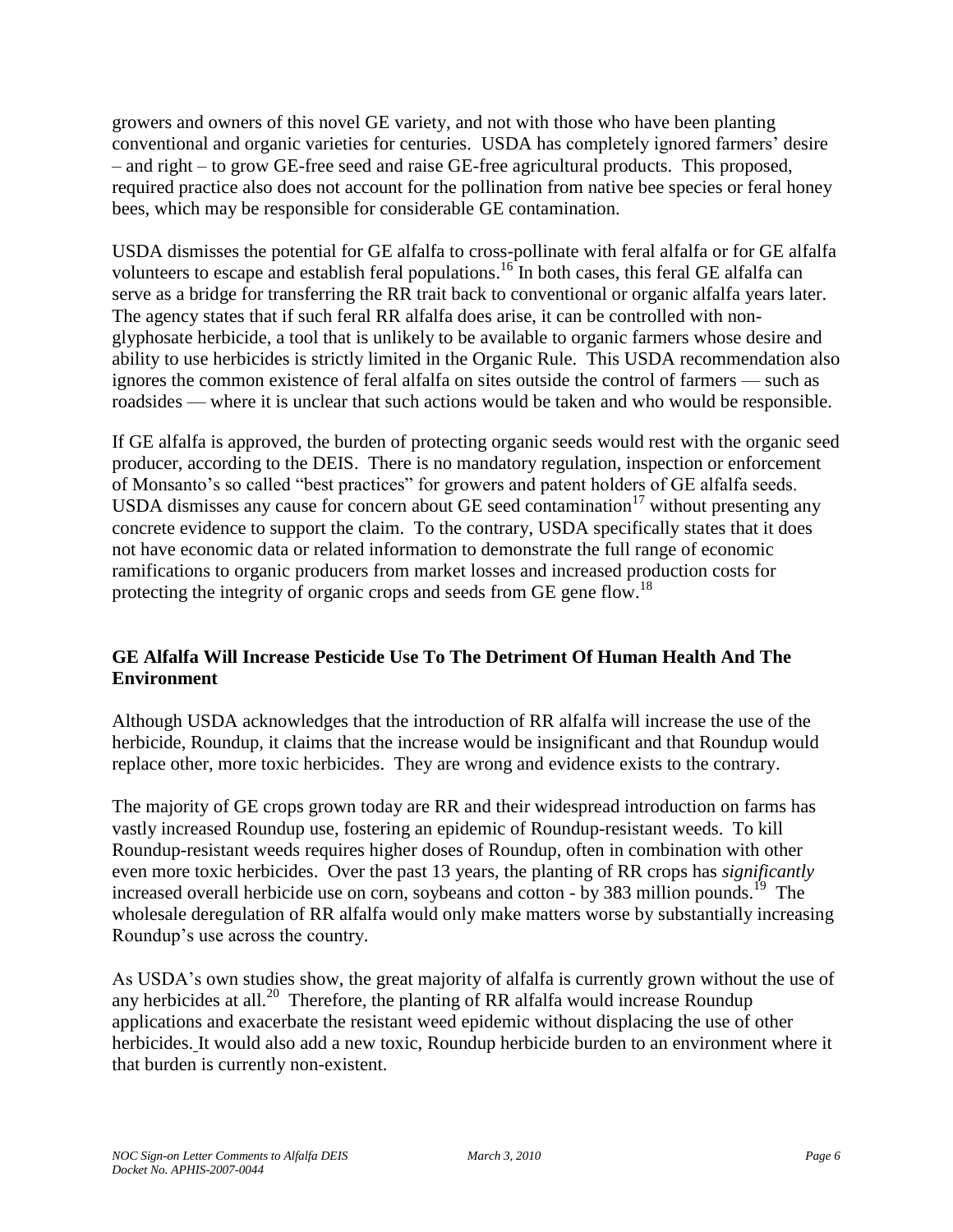Roundup has been associated with increased rates of several cancers in pesticide applicators (e.g. non-Hodgkin's and multiple myeloma), $^{21}$  and it is highly toxic to frogs at field-relevant concentrations.<sup>22</sup> The Environmental Protection Agency (EPA) is currently re-assessing the safety of glyphosate, the active ingredient in Roundup, for the first time in over 15 years. USDA should wait for this new EPA assessment before it considers approving RR alfalfa.

USDA also has failed to assess the foreseeable impacts on organic farmers from pesticide drift that would result from the dramatic increase in Roundup used on Monsanto's RR alfalfa. This situation could cause the decertification of organic crops and impart serious economic losses for organic farmers.

## **Conclusion**

Organic agriculture provides multiple benefits to society at this critical moment when solutions to address the global and economic crisis are so desperately needed. Notable benefits of organic include: the production of healthy, nutritious, and abundant food; economic opportunities for family, small-scale, and young farmers; increasing contributions to local and regional economies; increases in U.S. exports; and enhancements to environmental quality, climate change mitigation, biodiversity conservation, and the life opportunities of future generations. Moreover, organic is the fastest growing sector of U.S. agriculture, and it has continued to steadily increase by 15% and 20% annually for over a decade.<sup>23</sup> To risk tainting organic with GE contamination is irresponsible government policy, particularly in light of USDA Secretary Vilsack's recent commitment to allocate \$234.5 million to "help promote American food and agriculture products overseas" as a way to better our economy.<sup>24</sup>

In Europe, Japan, and elsewhere, GE contamination is prohibited not only because of strict EU regulations but also because of widespread consumer rejection of GE agriculture and food. Consumers in the U.S. do not want to eat GE food either. In fact, there has not been one U.S. consumer survey that demonstrates a strong consumer demand for GE food. On the contrary, existing polling data suggests that the opposite is true.

#### **We Strongly Urge USDA To:**

- Deny the commercial approval of GE alfalfa because no evidence exists that this novel technology can be contained or that USDA can protect farmers and markets from contamination, and
- Correct the egregious errors and faulty assumptions that underpin USDA's analysis of the impact of GE contamination on organic and non-GE crops and markets for any future GE permit requests.

Representatives of the undersigned letter would be happy to meet with you to discuss what constitutes true protections for all aspects of the organic supply chain. There is no more opportune time for the U.S. government to both publicly acknowledge the benefits of organic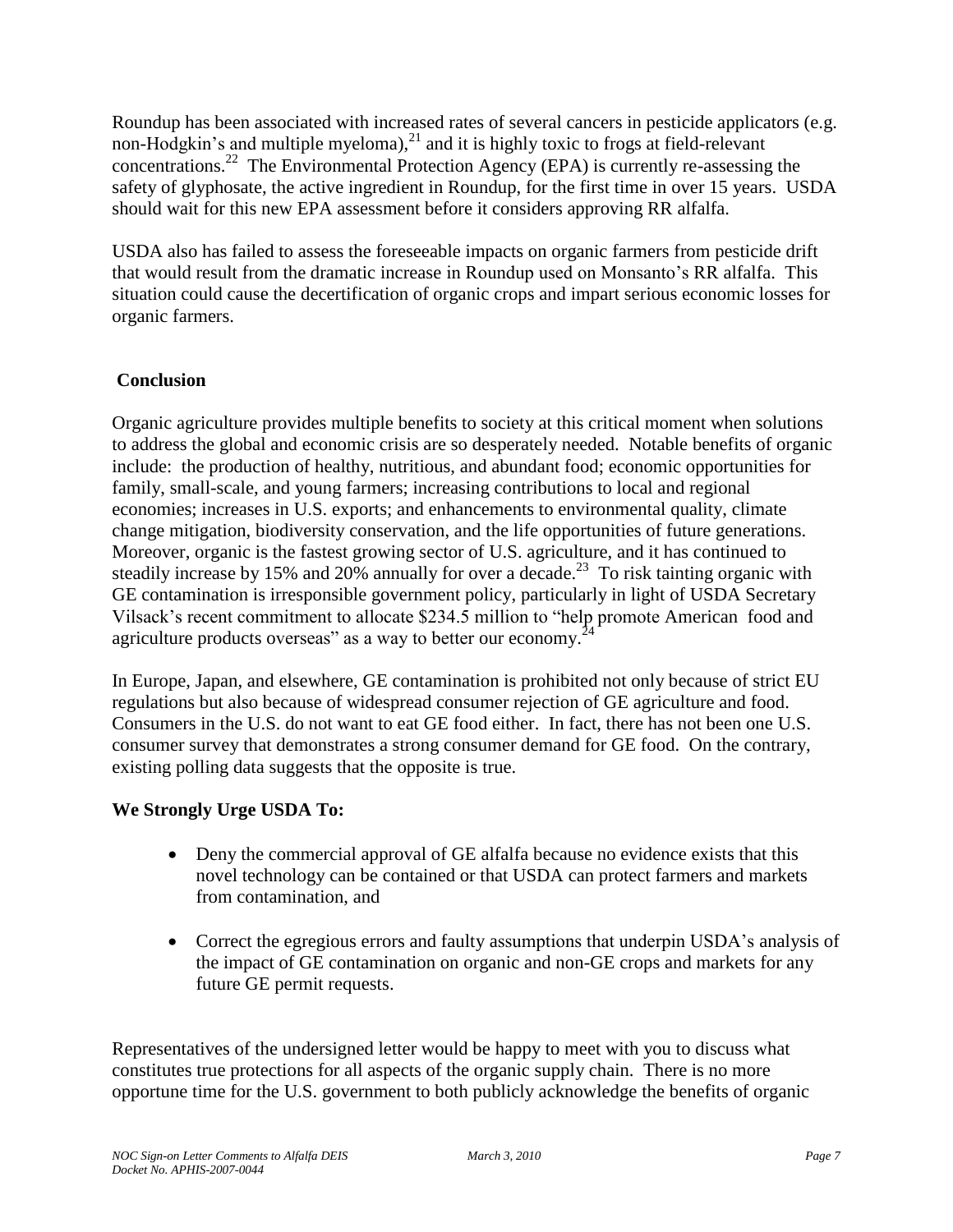and commit to the adoption of concrete policies that ensure organic remains a protected sector of our economy in perpetuity.

Sincerely,

Liana Hoodes, National Organic Coalition, Lisa J. Bunin, Ph.D.Center for Food Safety

#### **Organizations**

Accredited Certifiers Association, *Pat Kane* AllergyKids Foundation, *Robyn O'Brein* Alternative Energy Resources Organization (AERO), *Jonda Crosby* American Beekeeping Federation Inc., *Troy Fore* Amy's Kitchen, Inc., *Andy Berliner* Angelica Kitchen, *Leslie McEachern* Annie's Inc., *John Foraker* Antietam Valley Animal Hospital, *Franklin Wagner, VMD* Arid Crop Seed Cache, *Joshua Cravens* As You Sow, *Michael Passoff* Bee's Needs, *Mary Woltz* Beyond Factory Farming, *Cathy Holtslander* Beyond Pesticides, *Jay Feldman* California Certified Organic Farmers (CCOF), *Claudia Reid* Californians for GE-Free Agriculture, *Renata Brillinger* Californians for Pesticide Reform, *David Chatfield* Carolina Farm Stewardship Association - CFSA, *Roland McReynolds* Center for Environmental Health, *Charles Margulis* Center for Food Safety, *Lisa Bunin* Church Women United of NYS, *Mary Smith* Citizens for Sanity Com. Inc., *Clay Colson* Claudia's Organic Herbs, *Claudia Holzinger* Clean Production Action, *Beverly Thorpe* Clif Bar, *Elysa Hammond* Common Ground Organic Supply & Education Center, *Patricia Becker* Community Alliance with Family Farmers, *David Runsten* Corporate Accountability International, *Judy Grant* CounterCorp, *John Wilner* Court St. Joseph #139 Catholic Daughters of the Americas, *Mary Smith* Crawford Stewardship Project, The Kickapoo Initiative, *Jennifer M.. Nelson* Cuatro Puertas, *Isaura Andaluz* Cumberland Countians for Peace & Justice, *Rev. Walter Start* Dierke's Enterprises, *Terry Allan* Dogwood Alliance, *Scot Quaranda* Dominique's Sweets, *Dominique Cortara* Earth Day Network, *Kathleen Rogers* Ecological Farming Association, *Kristen Rosenow* Eden Foods, *Michael Potter* Edmonds Institute, *Beth Burrows* Equal Exchange, *Keith Olcott* Fantastic Foods Farm Aid, *Hilde Steffey* Farm and Ranch Freedom Alliance FARFA, *Judith McGeary* Farm Fresh Rhode Island, *Noah Fulmer* Farmer Food Share, *Margaret Gifford* Fedco Seeds, Inc., *Paul (CR) Lawn* Florida Certified Organic Growers and Consumers, *Marty Mesh* Follow Your Heart/Earth Island, *Bob Goldberg* Food and Water Watch, *Patty Lovera* Food First, *Eric Holt Gimenez, Ph. D.* Friends of the Earth, *Ian Illuminato* Friends of the Earth, US, *Eric Hoffman* Friends of the Family Farmers, *Kendra Kimbirauskas* GAIA, *George Kuepper* Gallagher Solar Thermal, *Patrick Gallagher* Good Earth Natural Foods, *Mark Squire*

Gophers Limited, *Thomas Wittman* Great Eastern Sun Trading Co., *Jan Paige* Green Genes, *Lynda Marin* Greenpeace, *Lisa Finaldi* H.O.M.E. Inc, *Millie Grimes* Humbolt CAFF Market Development, *Melanie Patrick* Hungry Hollow Co-op, *Peter Wiesner* Institute for a Sustainable Future, *Jamie Harvie* Institute for Responsible Technology, *Jeffrey Smith* International Certification Services Inc., *Janine Hofmann* Kentucky's Resource for Organic Production Systems (KROPS), *Sandra Corlett* Koyo La Montanita Co-op, *Robin Seydel* Maine Organic Farmers and Growers Association - MOFGA, *Russell Libby* Michigan Organic Food and Farm Alliance - MOFFA, *Chris Bardenhagen* Microfarm Sustainable Research and Education, *Anne Bergheger* Midwest Organic Services Association (MOSA), *Bonnie Wideman* Midwest Organic Sustainable and Education Services - MOSES, *Faye Jones* Montana Organic Association, *Ole Norgaard* Moosewood Inc., *Laura Branca* Morrison's Custom Feeds Inc, *Cheryl Collins* National Bison Association, *Dave Carter* National Cooperative Grocers Association, *Robynn Shrader* National Family Farm Coalition, *Kathy Ozer* Nature Horticultural Services, *Ellen and Rich Malona* Nature's Path/EnviroKidz , *Dag Falck* Network for Environmental & Economic Responsibility, *Donald Clark* New Natives, *Ken Kimes, Sandra Ward* Newman's Own Organic, *Nell Newman* Non-GMO Project, *Megan Thompson-Westgate* Northeast Organic Dairy Producers Alliance, *Ed Maltby* Northeast Organic Farming Association NOFA - Interstate, *Steve Gilman* Northeast Organic Farming Association NOFA - CT, *Bill Duesing* Northeast Organic Farming Association NOFA - MASS, *Jack Kittredge* Northeast Organic Farming Association NOFA - NY, *Kate Mendenhall* Northeast Organic Farming Association NOFA - NJ, *David Glenn* Northern Utah Organic Group, *Nancy Taylor* Northwest Florida House Rabbit Resources, *Cameron McLaughlin* Northwest Resistance Against Genetic Engineering, *Jennifer Polis* Oregon Physicians for Social Responsibilty, *Rick North* Oregon Tilth, *Chris Schreiner* Organic Baby Organic Consumers Association, *Alexis Baden-Mayer, Esq.* Organic Farmers' Agency for Relationship Marketing, Inc., *John Bobbe* Organic Farming Research Foundation, *Mark Lipson* Organic Seed Alliance, *Matthew Dillon* Organic Valley, *George Siemon* Pacific Coast Federation of Fishermen's Assoc., *Zeke Grader* Partners for the Land & Agricultural Needs or Traditional Peoples (PLANT), *Larry Halvey Goodwin* PCC Natural Markets, *Trudy Bialic* Pennsylvania Certified Organic, *Leslie Zuck* Pennypack Farm 7 Education Center, *Patrick Druhan* People for Environmental Action and Community Health, *Chrys Ostrander* Pesticide Action Network, *Kathryn Gilje*

*NOC Sign-on Letter Comments to Alfalfa DEIS March 3, 2010 Page 8 Docket No. APHIS-2007-0044*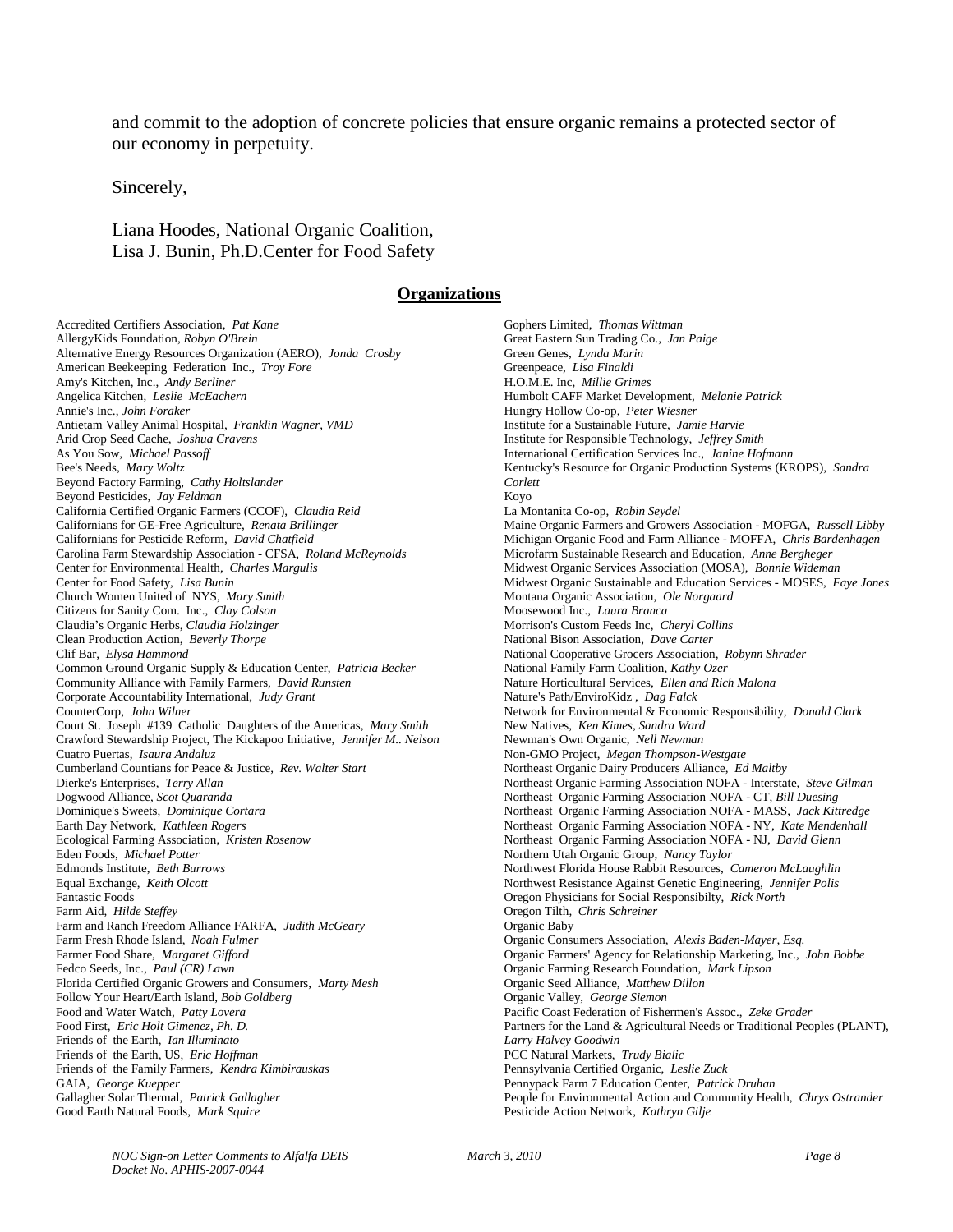Pesticide Watch Education Fund, *Paul Towers* Provender Alliance, *Susan Schecter* Rapunzel Rising Moon Rural Advancement Foundation International RAFI - USA, *Michael Sligh* Rural Coalition, *Marge Townsend* Sal Cassisi Inc., *Chester, NY* San Francisco Bee-Cause, *Karen H. Peteros* Save NM Seeds Coalition, *Estevan Arrellano* Scott Consulting Partners, *Sheryl Scott* Sierra Club Genetic Engineering Action Team, *Laurel Hopwood* SK Foods International, *Aaron Skyberg* Springfield Creamery/Nancy's Yogurt, *Sheryl Kesey Thompson* Stonyfield Farm, Inc, *Londonberry, NH* Sustainable Food Center, *Ronda Rutledge* Steiner Holistic Medicine, *Philip F. Incao, MD* Sustainable Living Systems, *Jill Davies* Sustainable Strategies, *Robert Anderson* Tasting Awareness, *Natalie Soleil* Taylor Organics, *Nancy Taylor* Teeccino Herbal Coffee, *Caroline MacDougall* The Cornucopia Institute, *Charlotte Vallaeys* The Country Hen, Inc., *Bob Beauregard*

The Nature Institute, *Craig Hodrege* The Oakland Institute, *Anuradha Mittal* Tilth Producers of Washington, *Anne Schwartz* Ukiah Natural Foods Co-op, *Lori Rosenberg* Union of Concerned Scientists, *Brise Tencer, Doug Gurian-Sherman* United Natural Foods, *Michael Funk* University of Wyoming Cooperative Extension Service, *Jennifer Jacobsen* Veritable Vegetable, *Bu Hygrens* Verley Family Farm, LLC. , *The Rev. Roger W. Verley* Verley's Reprise West, *Rev. Roger Verley* Waggin' Tails Veterinary Services, *Ronna Kabler* Washington Sustainable Food and Farming Network, *Ellen Gray* Western Alfalfa Milling Co. Ltd., *Danielle Barret* Western Organic Dairy Producers Alliance, *Tony Azevedo* Western Organization of Resource Councils, GM Crops Project, *Todd Lake* White Mountain Foods, *Jeff, Murray* Whole Foods Market, *Margaret Wittenberg* Whole Soy & Co./TAN Industries, Inc., *Ted Nordquist* Wild Farm Alliance, *Jo Ann Baumgartner* Winter Sun Farms, *New Paltz, NY* Wise Solutions, *Jeremiah Ridenour* Wittenberg Center for Alternative Resources, *Rev. James Davis* Woodstock Farms

#### **Farms**

Acorn Hill Farm, *Walker Valley, NY* Blue Heron Farm, *Rockport, WA* Blue Loon Farm, *West Salem, OH* Bobolink Farm, *Westport, NY* Bull Brook Farm, *Amery, WI* Canticle Farm Inc., *Allegany, NY* Century Farm , *Homer, NY* Classic Organic Farm & Market, *Gaviota, CA* Cleary Family Farm, *Plainfield, VT* Chuck Noble Farms, *SD* Cornercopia Farm, *Brevard, NC* Crazy View Farm, *Wilsall, MT* Diggnin' Roots Farm, *Milwaukie, OR* DWD Longhorns, LLC / Sesco Valley Ranch, *Tarpley, TX* Earth's Promise Farm, *Sandra Corlett* Earthwise Farm and Forest, *Randolph, VT* Field Day Farms, *Bozeman, MT* Frosty Morning Farm, *Truxton, NY* Gardens/Minifarms Network, *Lubbock, TX* Greensward Nursery, *Aptos, CA* Jill's Garden, *Victor, MT* Kern Family Farm, *North Fork, CA* Knollcrest Farm, *Almond, NY* Lange Farms, *Platteville, WI* Lightening Tree Farm*, Millbrook, NY* Live Earth Farm, *Watsonville, CA*

Miami Valley Organic Farms, *Pleasant Hill, OH* Molino Creek Farming Collective, *Davenport, CA* Mountain Blue Farm, *Jaffrey, NH* Neptune Farm, LLC, *Salem, NJ* Nick's Organic Farm, LLC, *Buckeystown, MD* North Frontier Farms, *Lewistown, MT* North Slope Farm, *Pleasant Mount, PA* Organic Farmer & Seed Industry Professional, *Sebastopol, CA* Radiance Dairy , *Fairfield, IA* Sabo Ranch, *Harrison, MT* Santa Cruz Farm, *Espanola, NM* Schock Farms, *Ashley, ND* Second Chance Farm & Longfellow's Creamery, LLC, *Avon, ME* Stuczynski Farms / Stuczynski Soils & Design, *Amherst,, WI* Suzy's Old Field Farm, *Oneonta, AL* T.O. Cattle Co., LLC, *San Juan Bautista, CA* The Old Solar Farm, *Oxford, CT* TLC Ranch, *Aromas, CA* Tower Hill Farm LLC, *Sodus, MI* Troyer's Organic Produce, *Union City, PA* Twin Oaks Dairy, LLC, *Truxton, NY* Wendel's Farm & Nursery, *Lake Panasoffkee, FL* Wild Orchard Farm*, Essex, NY* Williams Family Sustainable Farming, *Woodland, CA* Wiscoy Organic Produce, *Winona, MN* Wolf Creek Organics, *Ree Heights, SD*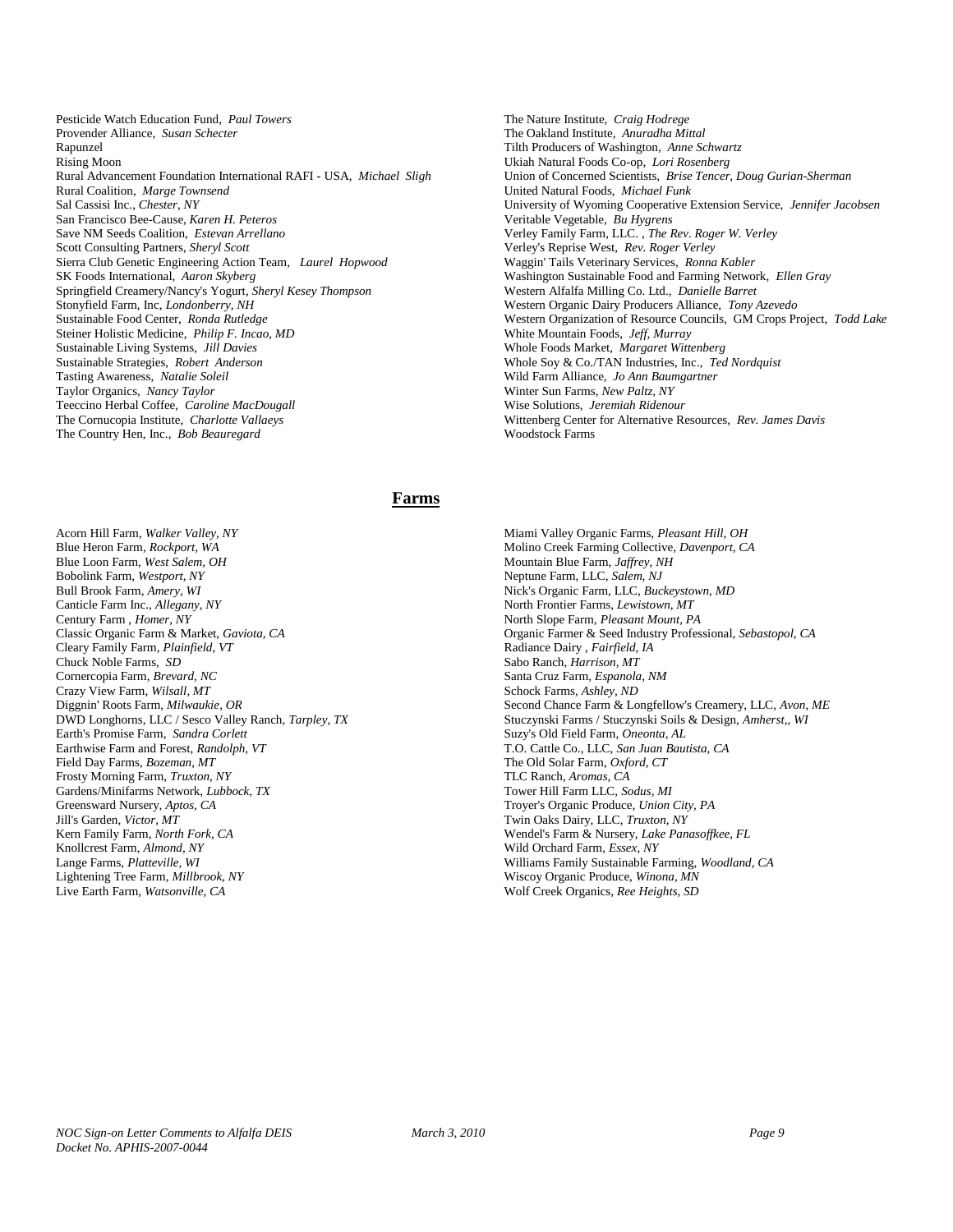"On behalf of the undersigned members of the Canadian farming, organic food and environmental community, we are writing to express our serious concerns about damage to organic integrity and to organic markets that would result from USDA's proposed approval of Genetically Engineered, Roundup Ready Alfalfa (GE alfalfa). We support the analysis detailed in this letter. All of the concerns expressed by our U.S. colleagues are concerns of ours. GE pollen does not respect national boundaries and GE alfalfa hay could be legally exported to Canada. For these reasons we respectfully request that USDA deny the application to deregulate GE alfalfa."

#### Lucy Sharratt,

Canadian Biotechnology Action Network (CBAN)

AFEAS (Association féminine d'éducation et d'action sociale), **Ouebec** Alberta Organic Producers Association Alternatives Journal, Ontario AppleGate School, Ontario AmiEs de la terre de Québec Arbutus Ridge Farms, BC Artesian Acres Inc., Alberta L'Association Agriculture Biologique Gaspésie Avenue BIO de l'Est, Quebec BC Food Systems Network Be the Change Group, Ontario Befriending the Earth (BTE), Ontario Beyond Factory Farming Canadian Biotechnology Action Network (CBAN) Canadian Organic Certification Co-operative Ltd. Canadian Organic Growers CEED Centre Society (Community Education on the Environment and Development), BC Club d'encadrement technique (CET) l'Envol-lait biologique, **Ouebec** COABC, Certified Organic Associations of British Columbia BC Cobble Hill Farmers Institute, BC Commission scolair des Trois-lois, Quebec Creston Valley Food Action Coalition, BC Eatmore Sprouts and Greens Ltd., BC Ecocert Canada Ecological Farmers Association of Ontario Farm Folk/City Folk, BC Ferme St. Joseph, Quebec Field Gate Organics Inc. Ontario Fleur de mil Un pays inc., Quebec Food Action Committee, Ecology Action Centre, Nova Scotia Future of Food in the Kootenays Working Group, BC Garderie les petits bricoleurs, Quebec Genesis Food, Quebec Greenpeace Canada HANS - Health Action Network Society, BC Harbour House Hotel Organic Farm, BC International Organic Inspectors Association Island Natural Growers, BC Jalava Consulting, Ontario John Zuelzer & Son Canada Ltd., BC JUST Community Market Co-operative Ltd., Manitoba Kalamalka Orchards, BC Keystone Grain Ltd, Manitoba Kootenay Country Store Cooperative, BC Kootenay Food Strategy Society (KFSS), BC Kootenay Organic Growers Society (KOGS), BC La Grande Ruche, Quebec La Voil du Tai Chi et Qigong, Quebec Les Fermes Longpres Ltee., Quebec Les Miels Bizz Bizz, Quebec

Les Miels du Suroct, Quebec Lillooet Food Matters, BC Local Food Plus, Ontario Mapleton Organic Dairy, Ontario Manitoba Forage Council MCS Global (Multiple Chemical Sensitivity) Mumm's Sprouting Seeds Ltd, SK National Farmers Union National Farmers Union - Ontario (Bruce Local) Nature's Path NE Sask OCIA Chapter #3 New Brunswick Partners in Agriculture Northwest Organic Producers Inc. Saskatchewan OCIA #5 Marysburg/Loehr Organic Project Saskatchewan OCIA Canada - Head Office OCIA New Brunswick (Ch 1) Organic Council of Nova Scotia Organic Council of Ontario Organic Food Council of Manitoba Organic Materials Review Institute Organic Meadow Co-operative Inc. Ontario Organic Producers Association of Manitoba Organic Trade Association in Canada Patri-semences, Quebec Pitt Polder Preservation Society, BC POCIC-OCIA Chapter 6 Saskatchewan Power Seed Inc., Ontario Quality Assurance International RealFood, Red Willow, Alberta Robertson - Stow Farms Ltd., Manitoba Rolling Acres Farm, Saskatchewan Les Ruchers du Québec inc Saltspringers for Safe Food, BC Sask Organic Certification Association Inc Saskatchewan Organic Directorate Ship's Point Ventures Ltd., BC Source Acres Bison, Saskatchewan Southwest Sask OCIA Chapter #8 Spruce Acres Bison, Ontario Steep Hill Food Cooperative, Saskatchewan Stop the Hogs Coalition, Saskatchewan Terra Sativa, terre de cultures inc., Quebec The Big Carrot Natural Food Market, Toronto, Ontario The Community Farm Store, BC The Stone Store Natural Foods, Guelph, Ontario Thompson Watershed Coalition, BC Toronto Farmers Market Network Trinity Bellwoods Farmers Market/Friends of Trinity Bellwoods Park Union des consommateurs, Quebec Union Paysanne, Quebec West Kootenay Plants, BC Western Alfalfa Milling Co. Ltd., Saskatchewan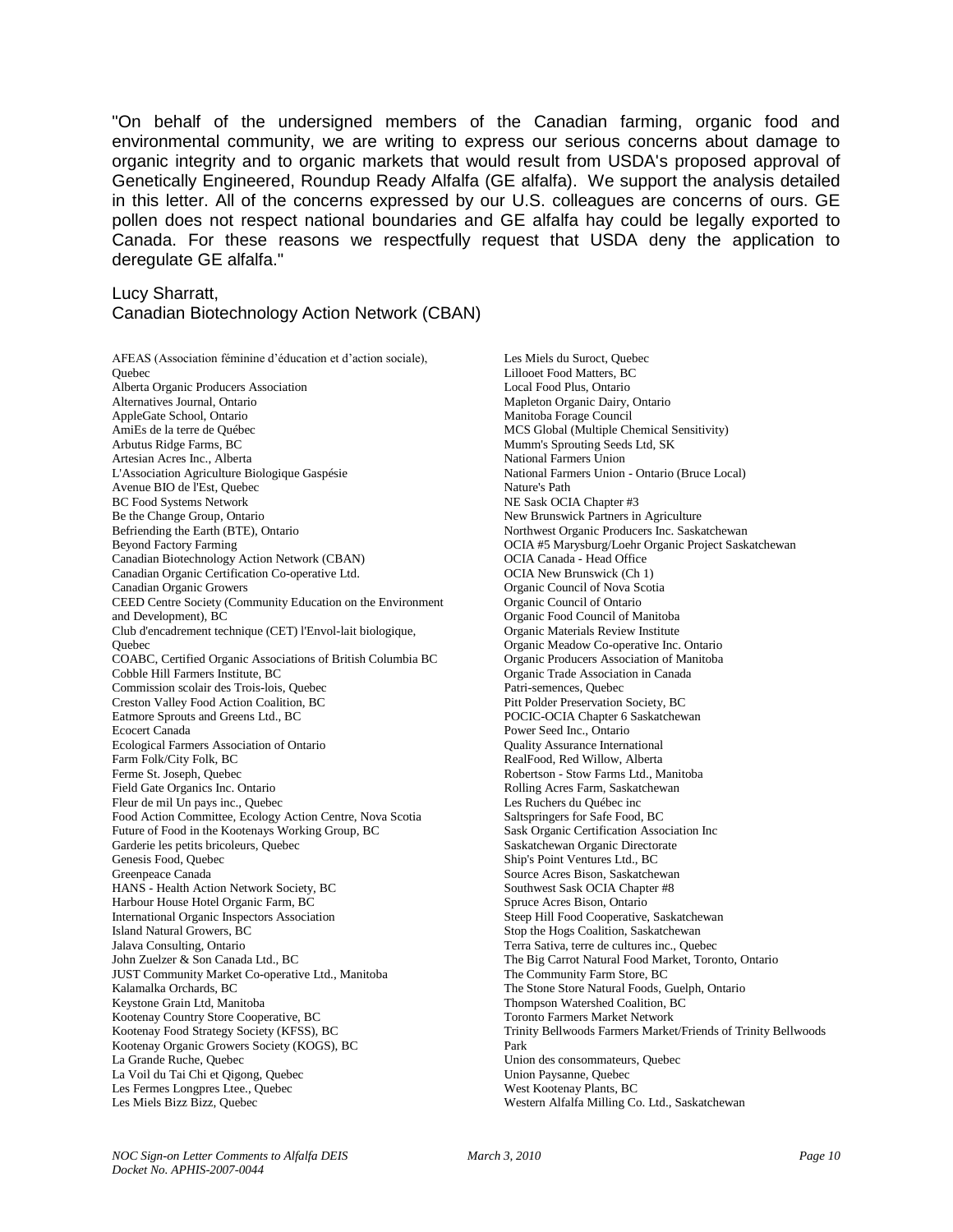2010).

<sup>5</sup> Organic exports are estimated at \$125 million to \$250 million annually, according to USDA's Economic Research Service (September 2009), [http://www.ers.usda.gov/briefing/organic/trade.htm,](http://www.ers.usda.gov/briefing/organic/trade.htm) (accessed 28 January 2010).

<sup>6</sup> Marvier, Michelle & Rene C. Van Acker. (2005) "Can Transgenes be kept on a Leash?" *Front Ecol Environ*, 3, 2: 96-106. Altieri, M. A. (2005) "The Myth of Coexistence: Why Transgenic Crops are not Compatible with

Agroecologically Based Systems of Production.", *Bulletin of Science, Technology & Society*, 25, 4: 366.

<sup>9</sup> See, e.g., New Study Finds GM Genes in Wild Mexican Maize, New Scientist, Feb. 21, 2009; Rex Dalton (2008) Modified genes spread to local maize: findings reignite debate over genetically modified crops, Nature, 456 (7219), 2000, at 149; The Institute for Nutrition and Food Technology (INTA), Chile enters the list of countries contaminated with GMOs: A report from INTA has detected transgenic contamination

of maize in the fields of central Chile, Oct. 22, 2008; Graeme Smith, Illegal GM Crops Found In Scotland,

Herald, Sept. 13, 2008; Elizabeth Rosenthal, Questions on Biotech Crops with No Clear Answers, N.Y.

Times, June 6, 2006; Gene Flow underscores growing concern over biotech crops, Associated Press, Sept. 22, 2004; Andrew Pollack, Can Biotech Crops be Good Neighbors?, N.Y. Times, Sept. 26, 2004; Lyle F.

Friesen et al., Evidence of contamination of pedigreed canola (Brassica napus) seedlots in Western Canada

with genetically engineered herbicide resistance traits, 95 Agron. J., 1342-1347 (2003); Simon Jeffery, Rogue genes: An unauthorised strain of GM crops has been found across England and Scotland. Guardian, Aug. 16, 2002; Alex Roslin, Modified Pollen hits organic farms: Genetically altered strains spread by wind, Toronto Star, Sept. 30, 2002; Fred Pearce, The Great Mexican Maize Scandal, New Scientist 2347, June 15, 2002.

<sup>10</sup> Greenpeace International. GM Contamination Register Report 2007, February 28, 2008.

<http://www.greenpeace.org/international/press/reports/gm-contamination-register-2007>(accessed 10 Feb. 2010). <sup>11</sup> See, e.g., K.L. Hewett, The Economic Impacts of GM Contamination Incidents on the Organic Sector, 16th

IFOAM Organic World Congress, Modena, Italy, June 16-20, 2008.

<sup>12</sup> Smyth et al. (2002) Liabilities and Economics of Transgenic Crops, 20 Nature Biotechnology, June 2002, at 537-541.

<sup>13</sup> Letter from Steven A. Strachota, President, Dairyland Seed Co., Inc. to Gregory H. Lowry, Executive Vice President, Idaho Crop Improvement Association, Inc., November 1, 2006.

 $^{14}$  Id.

<sup>15</sup> DEIS at p. 102.

<sup>16</sup> DEIS at p. 98-99.

<sup>17</sup> Id. at 133.

 $18 \overline{\underline{Id}}$ . at 132.

<sup>19</sup> [http://truefoodnow.org/2009/11/17/new-report-reveals-dramatic-rise-in-pesticide-use-on-genetically-engineered](http://truefoodnow.org/2009/11/17/new-report-reveals-dramatic-rise-in-pesticide-use-on-genetically-engineered-ge-crops-due-to-the-spread-of-resistant-weeds/)[ge-crops-due-to-the-spread-of-resistant-weeds/](http://truefoodnow.org/2009/11/17/new-report-reveals-dramatic-rise-in-pesticide-use-on-genetically-engineered-ge-crops-due-to-the-spread-of-resistant-weeds/)

 $^{20}$ United States Department of Agriculture. Glyphosate-Tolerant Alfalfa Events J101 and J163: Request for Nonregulated Status. Draft Environmental Impact Statement—November 2009. Appendix J, J-25, EIS pp. 34 & 43. <sup>21</sup> Hardell, L., & Eriksson, M. (1999) 
<sup>42</sup> Hardell, L., & Eriksson, M. (1999) 
<sup>42</sup> Case-Controlled Study of Non-Hodgkin's Lymphoma and Exposure to Pesticides," *Cancer*, 85(6), 1353–1360; Hardell L, Eriksson M, & Nordstrom M. (2002) "Exposure to pesticides as risk factor for non-Hodgkin's lymphoma and hairy cell leukemia: pooled analysis of two Swedish case-control studies," *Leuk Lymphoma*, 43(5), 1043-1049; De Roos, et al. (2003). "Integrative assessment of multiple pesticides

 $\overline{a}$ <sup>1</sup> Organic Community Comments to APHIS, *Proposed Rule and Programmatic Environmental Impact Statement for the Introduction of Genetically Engineered Organisms*, APHIS Docket 2008-002, June 29, 2009.

<sup>&</sup>lt;sup>2</sup> The Hartman Group. (2006) "Consumer Attitudes & Behavior, Five Years Later & Into the Future."

<sup>&</sup>lt;sup>3</sup> Straus, Albert. (April 6, 2007) *Declaration of Albert Straus in Support of Plantiffs Permanent Injunction*, The

United States District Court for the Northern District of California, San Francisco Division, Case No. C06-175 CRB. <sup>4</sup> Domestic sales of organic food sales are estimated at \$23 million annually (2008), according to the Organic Trade Association (OTA), [http://www.ota.com/pics/documents/01a\\_OTAExecutiveSummary.pdf](http://www.ota.com/pics/documents/01a_OTAExecutiveSummary.pdf) (accessed 28 January

<sup>&</sup>lt;sup>7</sup> Siemon, George. (April 6, 2007) *Declaration of Albert Straus in Support of Plantiffs Permanent Injunction*, The United States District Court for the Northern District of California, San Francisco Division, Case No. C06-175 CRB. P. 3.

<sup>8</sup> United States Department of Agriculture. Glyphosate-Tolerant Alfalfa Events J101 and J163: Request for Nonregulated Status. Draft Environmental Impact Statement—November 2009, p. 95.